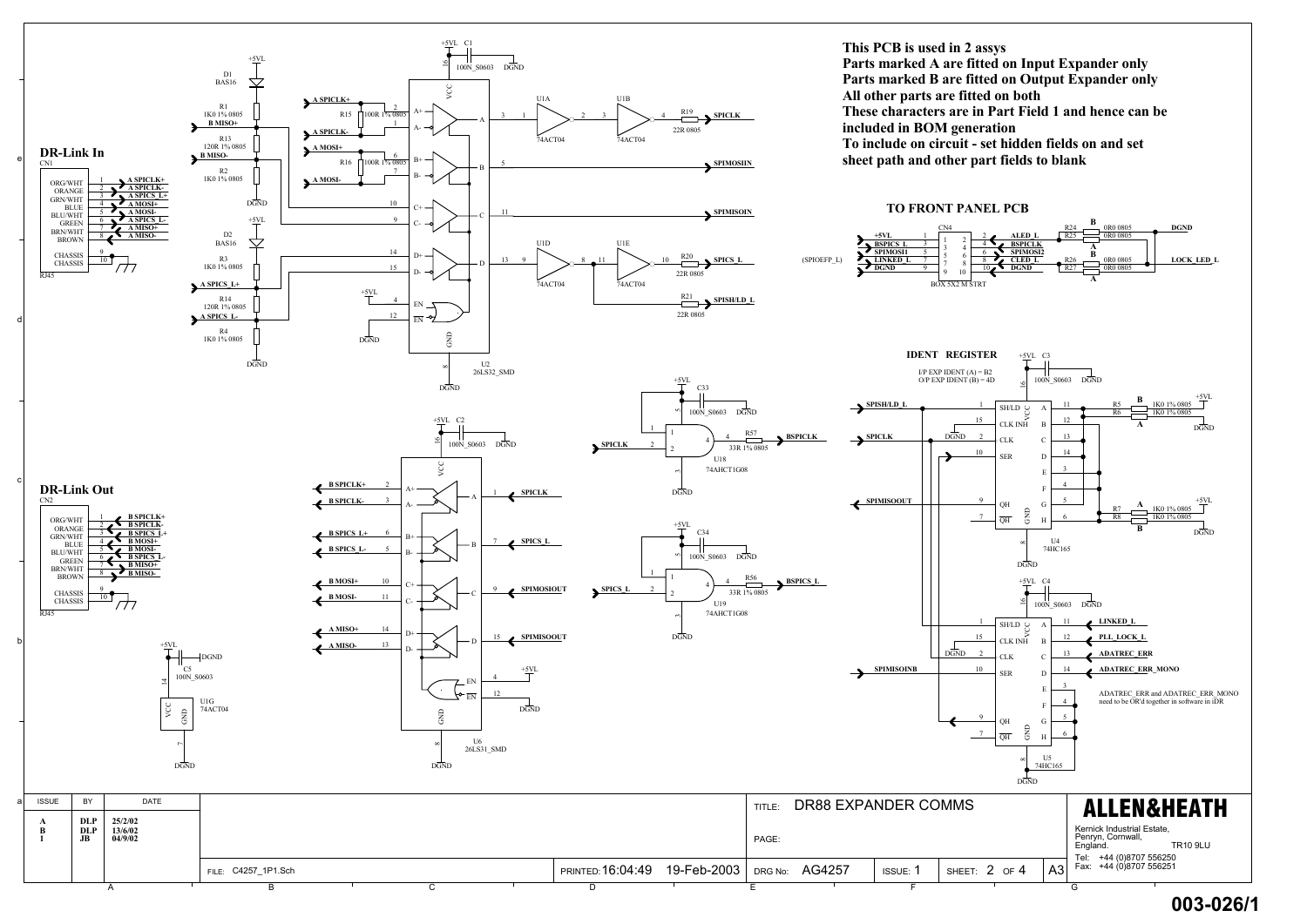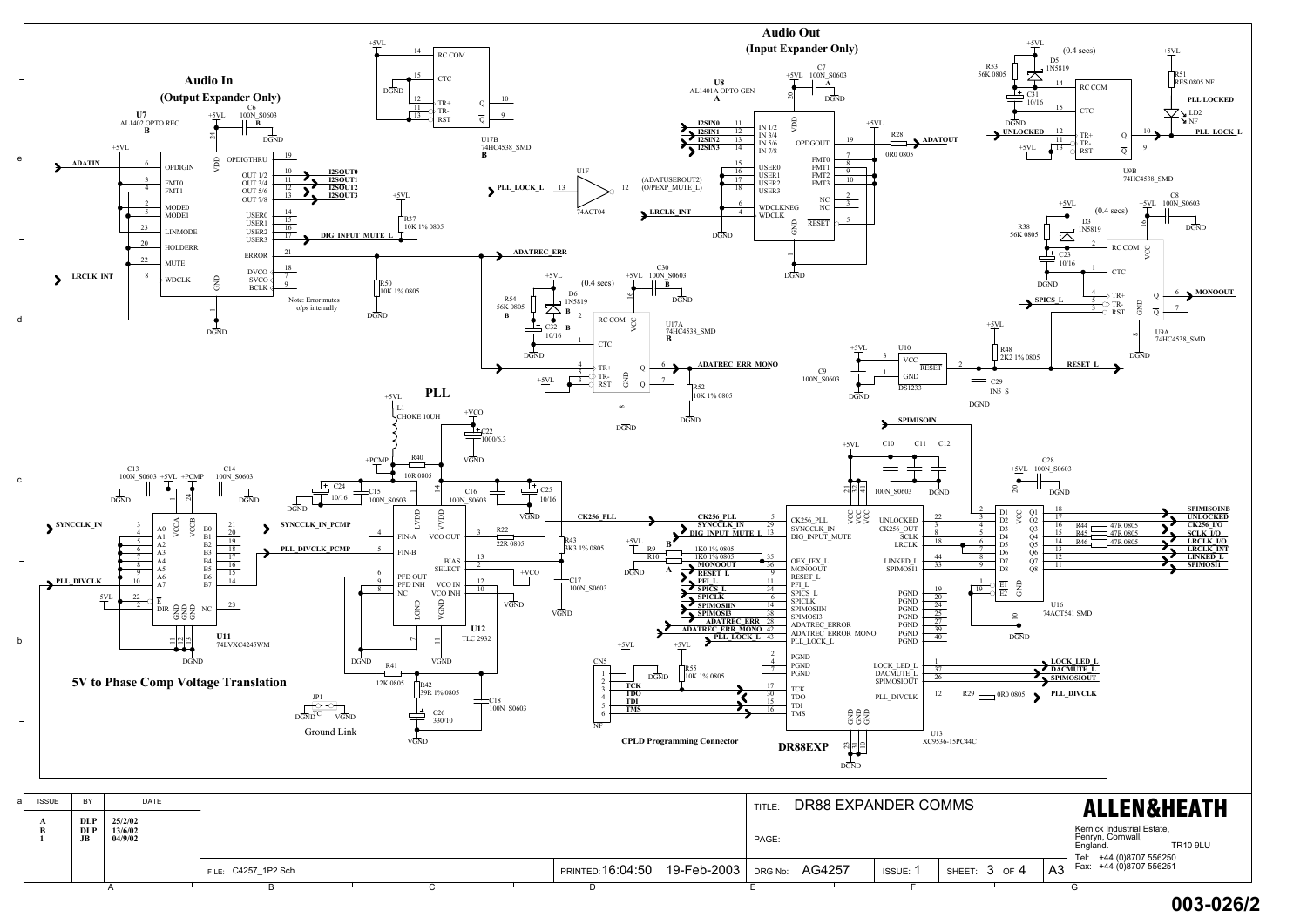

A PRESENTED LAND DE LAND EN LAND GUILLE

## **003-026/3**